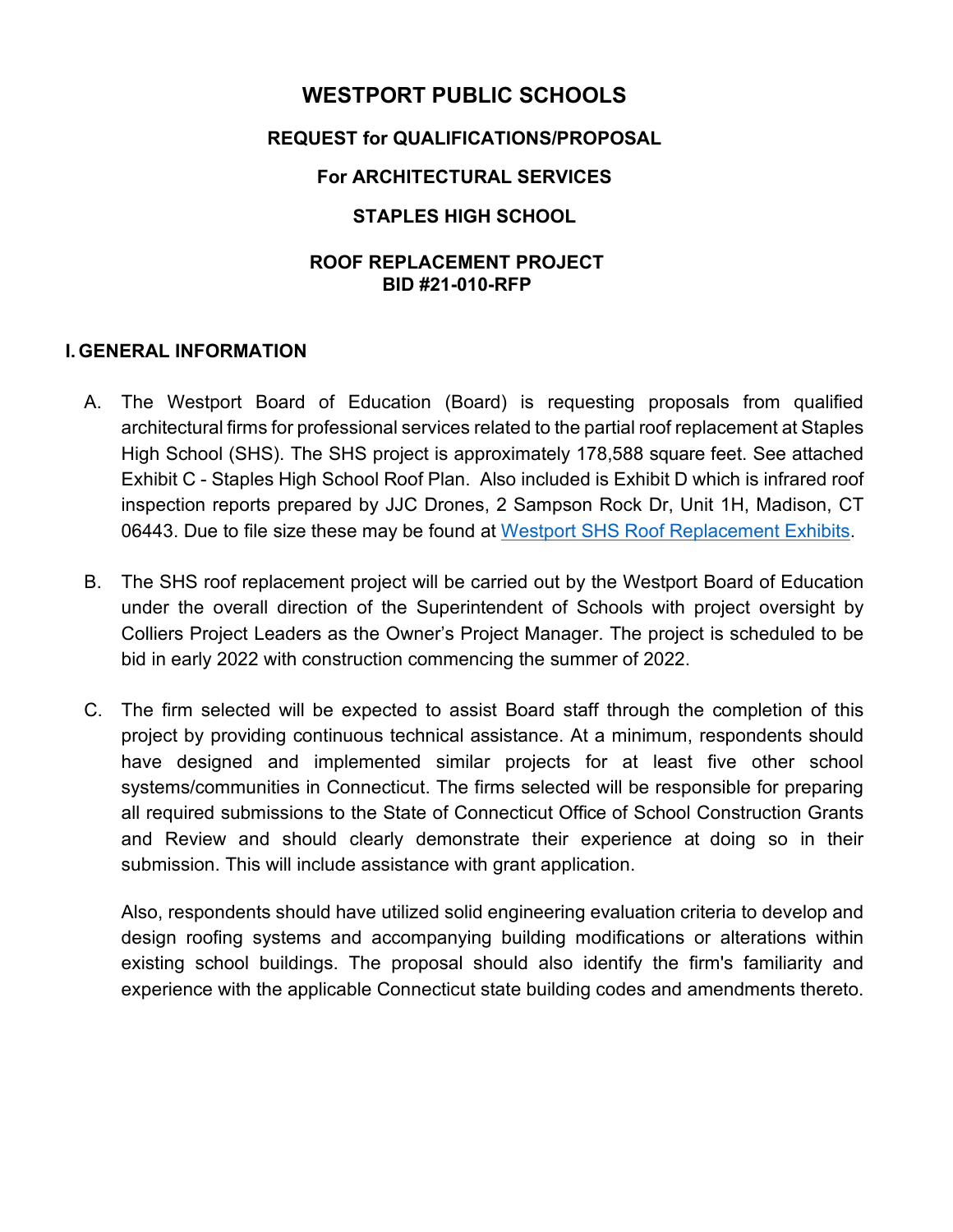- D. As noted above, the firm selected will have demonstrated experience with School Construction grant projects. The selected firm will be responsible for drafting all required submissions to the state including, but not limited to, checklists, superintendent letters, professional costs estimates (in CSI and UNIFORMAT), and project team lists and other required documents required by OSCGR. Note, Colliers will assist with preparation of the PSCCD online estimate.
- E. The firm selected will be required to provide weekly project observation and inspection during construction as outlined in the AIA-B101. The proposal should include the qualifications of the person(s) who will be assigned as the construction administrator for the firm. The person who will be the supervisor/job captain/project architect should be clearly identified and his/her qualifications should also be included in the submission. The firm selected will present periodic briefings on the progress of the project to Westport Public Schools staff on a weekly basis.
- F. One construction costs estimate for this project will be provided by the firm selected or a professional estimator retained by the firm selected. Firms responding to this request should have adequate size and be sufficiently staffed to perform this assignment, as described above. In addition to those services specified below, the firm selected will provide any additional professional services that may arise and are deemed necessary by the Board.
- G. The firm should arrange for hazardous material testing requirements to identify asbestos containing material (ACM) or polychlorinated biphenyl (PCB), though none are expected to be present. For purposes of the initial proposal, the firm shall perform a visual inspection of the roofs for suspected hazardous containing materials. Should test cuts, sampling of materials, etc. be required, this will be done so as additional services to be negotiated at that time. The initial inspection by the firm shall occur immediately upon completion of the 2020-2021 academic year anticipated to be June 17, 2021. Each proposer shall submit qualifications for the hazardous materials consultant the intend to utilize.

### **II. QUALIFICATIONS STATEMENT**

### A. FORMAT AND CONTENTS

1. All responses to this request shall adhere to the requirements set forth herein.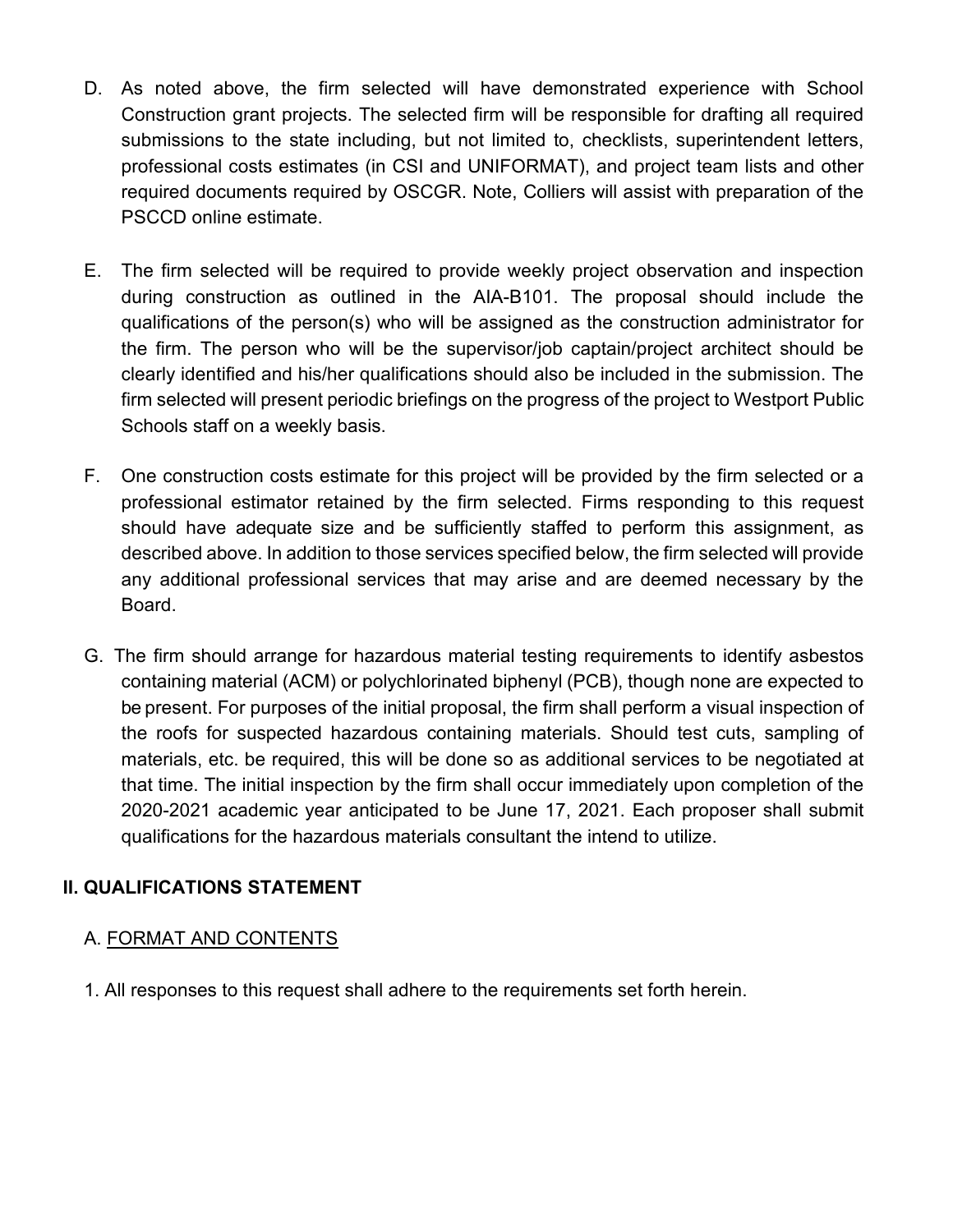2. In order to provide the requested service to the Board, the firm selected must be able to demonstrate it has the expertise, flexibility, and personnel available to successfully complete the projects.

3. The qualifications statement shall demonstrate the ability of the firm to rapidly respond to the needs of the Board. The Board will only contract with one principal firm. Should the personnel of any firm not possess the requisite skills, the respondent may engage a subconsultant for the skills needed. The proposal shall indicate this intention and include the background on any such subconsultant. The Board reserves the right of approval of all subconsultants.

4. The qualification statement format should contain a letter of interest, together with general information on the firm and all proposed sub consultants, an organization chart showing the assignments for this project, the experience of the firm(s) with a description of technical competence, and a resume of key personnel. The section containing the experience of the firm should address the firm's skills and experience in municipal school projects, including roof projects, and other experiences previously mentioned in this document, as well as a description of work currently under contract with the firm. Each respondent shall identify what it feels are the five most similar projects that it has successfully completed or is in the process of completing, and for each provide the following: the construction start date, the substantial completion date, the final completion date, the dollar amount of the pre-bid estimate, the actual bid amount, the final construction cost, the number of change orders, and the combined dollar value of all change orders.

5. The section of the qualification statement related to project management should list the personnel that will be in charge of these projects, what their specific roles will be, provide their resumes and a summary of similar experiences as it relates to that individual's assignment on this project. A description of how the respondent will deal with each element of the work described in this request and the firm's ability to meet time schedules should also be included.

6. A description of how the project will be scheduled should be provided, with the time required for each item on the schedule identified. This section should include a timeline for completion of each stage/step of the process and an indication of the delivery dates for each deliverable. The Superintendent will collaboratively determine the actual timing and sequence of events in consultation with Colliers. Assumptions with respect to the support that will be expected from the Board staff and gaining State approval shall be clearly identified.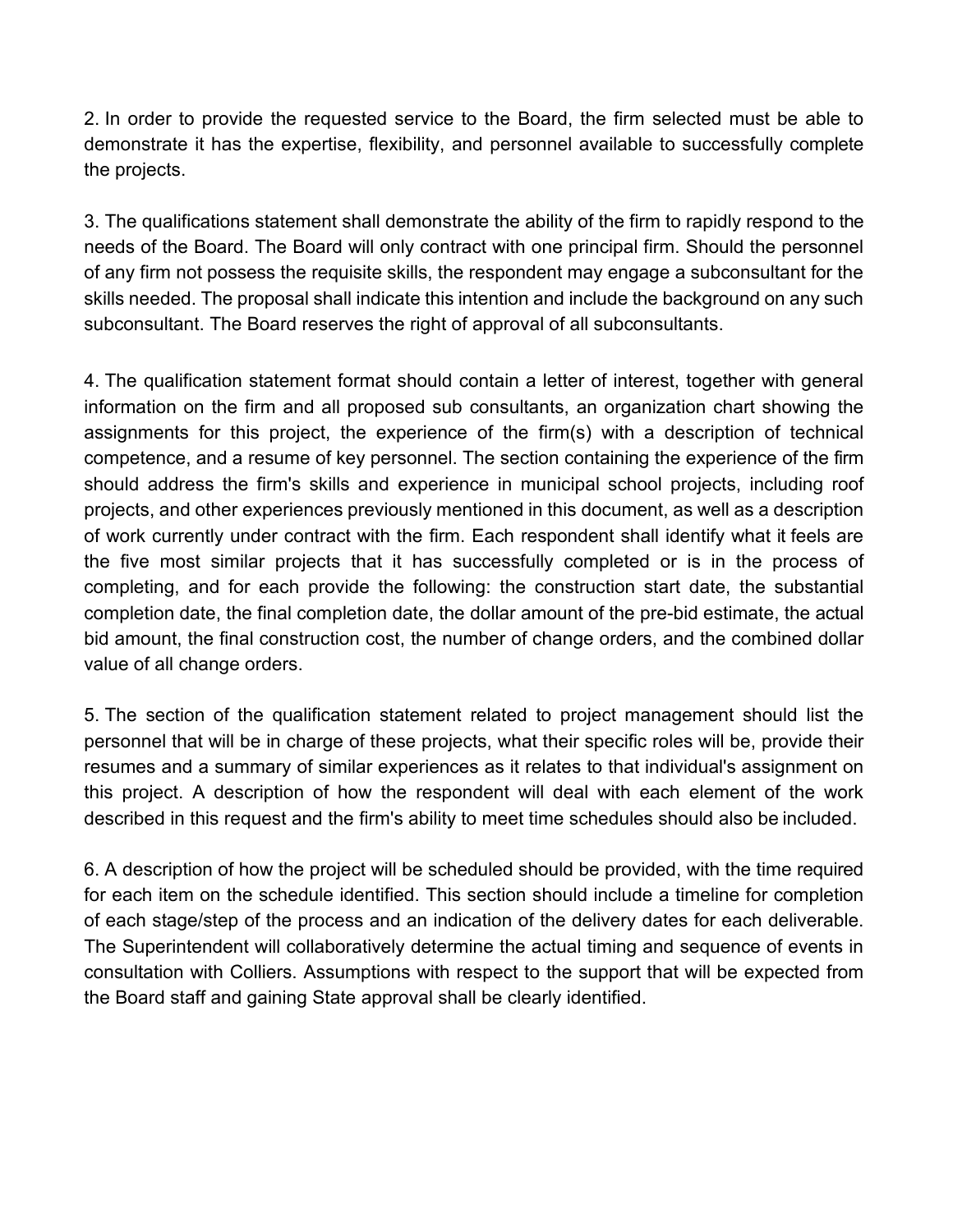7. The Board rating committee will rate each firm on the following areas: specialized design and technical competence; capacity and capability to perform the work within the time allotted; past record of performance with respect to such factors as control of cost, quality of work and cooperation with the client; and knowledge of Federal, State, and Town/Board procedures and requirements.

#### **III.** ANTICIPATED SCHEDULE (Subject To Change) Also refer to Exhibit A (SHS Roof Replacement Macro Schedule and Exhibit B (SHS Roof Replacement Milestone Schedule)

| <b>Issuance of RFP:</b>                                | April 20, 2021                                                           |
|--------------------------------------------------------|--------------------------------------------------------------------------|
| Virtual tour of the projects (non-mandatory):          | April 27, 2021 at 9:00am                                                 |
|                                                        | https://colliers.zoom.us/j/3733814281?pwd=QldoYml1WnFPZnRaVHU3NXJUWEtOZz |
| 09                                                     |                                                                          |
| Password: 454322                                       |                                                                          |
| One tap mobile                                         |                                                                          |
| +16465588656,,3733814281# US (New York)                |                                                                          |
| +13017158592,,3733814281# US (Washington DC)           |                                                                          |
|                                                        |                                                                          |
| RFP question due:                                      | May 5, 2021 by 4:00 p.m.                                                 |
| Addenda Issued:                                        | May 7, 2021 by 12:00 p.m.                                                |
| Proposals due:                                         | by May 13, 2021 no later than 11:00 a.m.                                 |
| <b>Architect Interviews:</b>                           | May 17, 2021, 10 a.m. to noon, 30-minutes each.                          |
| Design Firm Selection (subject to BOE final approval): | May 17, 2021                                                             |
| Kick-off Meeting:                                      | May 20, 2021, 9 a.m.                                                     |
| 100% construction documents complete:                  | July 15, 2021                                                            |
| Code Review Sign Off:                                  | August 30, 2021                                                          |
| <b>BOE/Town Approvals:</b>                             | September 20, 2021 to November 2, 2021                                   |
| Bidding:                                               | December 15, 2021                                                        |
| <b>Bids Due:</b>                                       | January 20, 2022                                                         |
| <b>Construction Start:</b>                             | June 20, 2022                                                            |
| <b>Substantial Completion:</b>                         | August 19, 2022                                                          |
| <b>Final Punchlist Items Complete:</b>                 | August 26, 2022                                                          |
| First Day of School:                                   | August 30, 2022                                                          |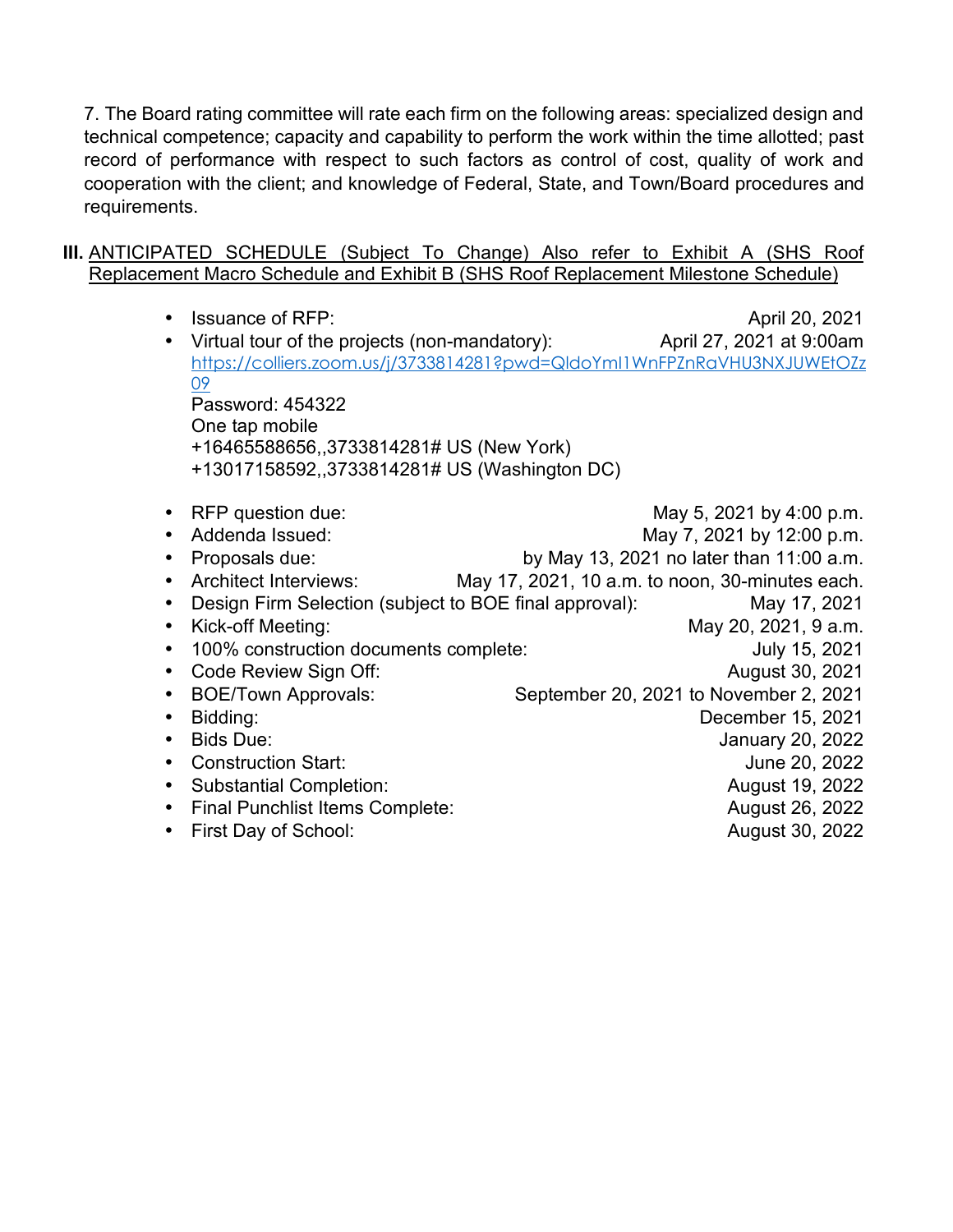## **IV. SCOPE OF SERVICES**

## A. PROGRAM DEVELOPMENT and GRANT APPLICATION

1. The selected Firm shall gather all pertinent information relative to both projects with the intent of developing a clear understanding of the needs. Additional information will be gathered from interviews with facilities personnel as well as from a detailed walk through and thorough review of the entire area where roof replacement is needed, plus the adjacent roof, grounds, parking, and athletic field areas, if required. The firm shall verify actual roof areas and field conditions necessary to successfully design the project.

2. As noted prior, the firm shall perform a visual inspection of the roofs to identify suspect material. Should the hazardous materials consultant find suspect material, the firm shall notify the Superintendent and Colliers immediately to discuss next course of action. Services required beyond the initial visual inspection and report are considered additional services.

3. Subsequent to the information gathering, the selected firm will develop and present roof replacement product and warranty options (program) to satisfy the needs within any financial constraints identified. These program scenarios will include scope identification, cost estimates, schedule information, simple plans, and back up information as needed. Preliminary plans and construction cost estimates will then be presented and revised as requested.

4. The selected firm will coordinate with the Town and provide all required estimates, roof plans required for the grant application.

5. Specific Scope to be addressed.

- a. Complete removal and replacement of all designated roof areas including perimeter metal flashings.
- b. Evaluation of all existing roof pitches and the design of new systems to provide positive drainage to meet code.
- c. Review of existing roof decks for integrity and structural capacity including snow drift potential.
- d. Review of any existing wood fascia and recommendation for replacement with waterproof materials.
- e. Review of existing masonry walls and chimneys directly adjacent to roofing surfaces for condition and potential re-pointing.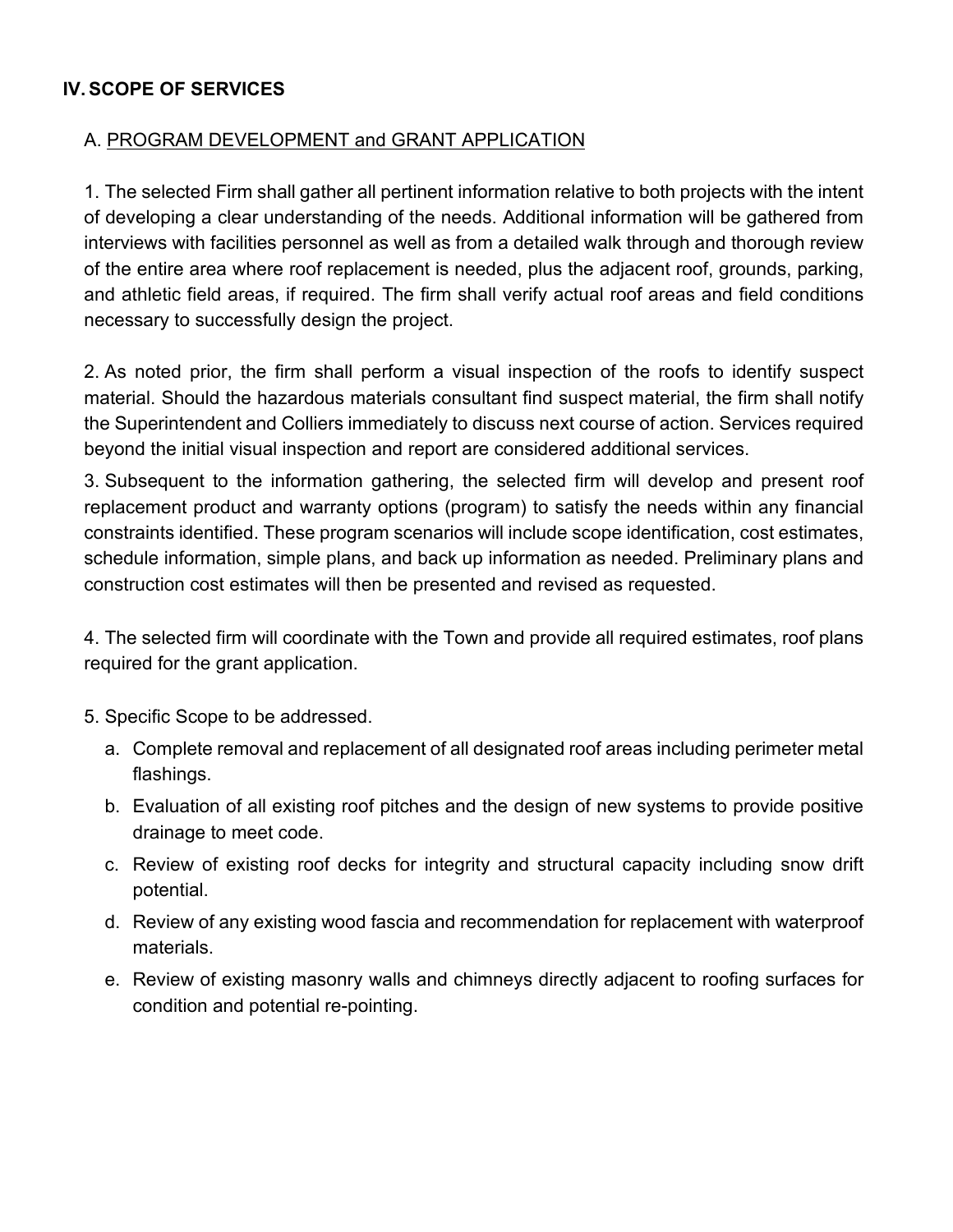- f. Evaluation of roof drain and piping capacity including the need for redundant drainage along with design of any additional drainage. This shall include evaluation of drainage infrastructure from the roof leaders to the first external storm drain structure(s) (e.g. storm manhole, catch basin, drywell, etc.). Evaluation beyond the first external storm drain structure(s) is not part of this scope.
- g. Evaluation of existing roof penetrations and required extensions above the roofing surface including pitch boxes for future photovoltaic systems.
- h. Evaluation for condition of all roof top mechanical curbs and replacement as required. including removal and reinstallation of all existing roof mounted equipment.
- i. Design services to include all applicable codes and all OSCG&R requirements including all checklists, estimates, meetings, and evaluations (separate line item in fee proposal form).

## B. DESIGN AND SPECIFICATION PHASE

1. The design phase will commence immediately and proceed directly to the 100% construction documents phase. As needed, interim updates and progress meetings will be held with Board personnel to communicate design progress, address any issues or questions, confirm financial and schedule compliance, etc. The design team will create job specific details for each of the projects to communicate all conditions coordinate with all roofing levels flashing conditions etc. Use of manufacturer's standard details or plans by the architect does not relieve them from ensuring the final plans are code compliant and project specific to the field conditions.

2. Final specifications shall be included for all materials, equipment and requirements of the project as required for public bidding, including a draft invitation to bid. A professional architect who is licensed in the State of Connecticut shall prepare, sign, and seal all plans. The plans will be submitted to Town officials, including both the Building Department and Fire Marshal's Office, for review and approval.

Plans may also be submitted and reviewed with the State of Connecticut Office of School Construction Grants and Review. Associated detailed cost estimates shall be prepared and submitted to the Board based on the final plans and specifications.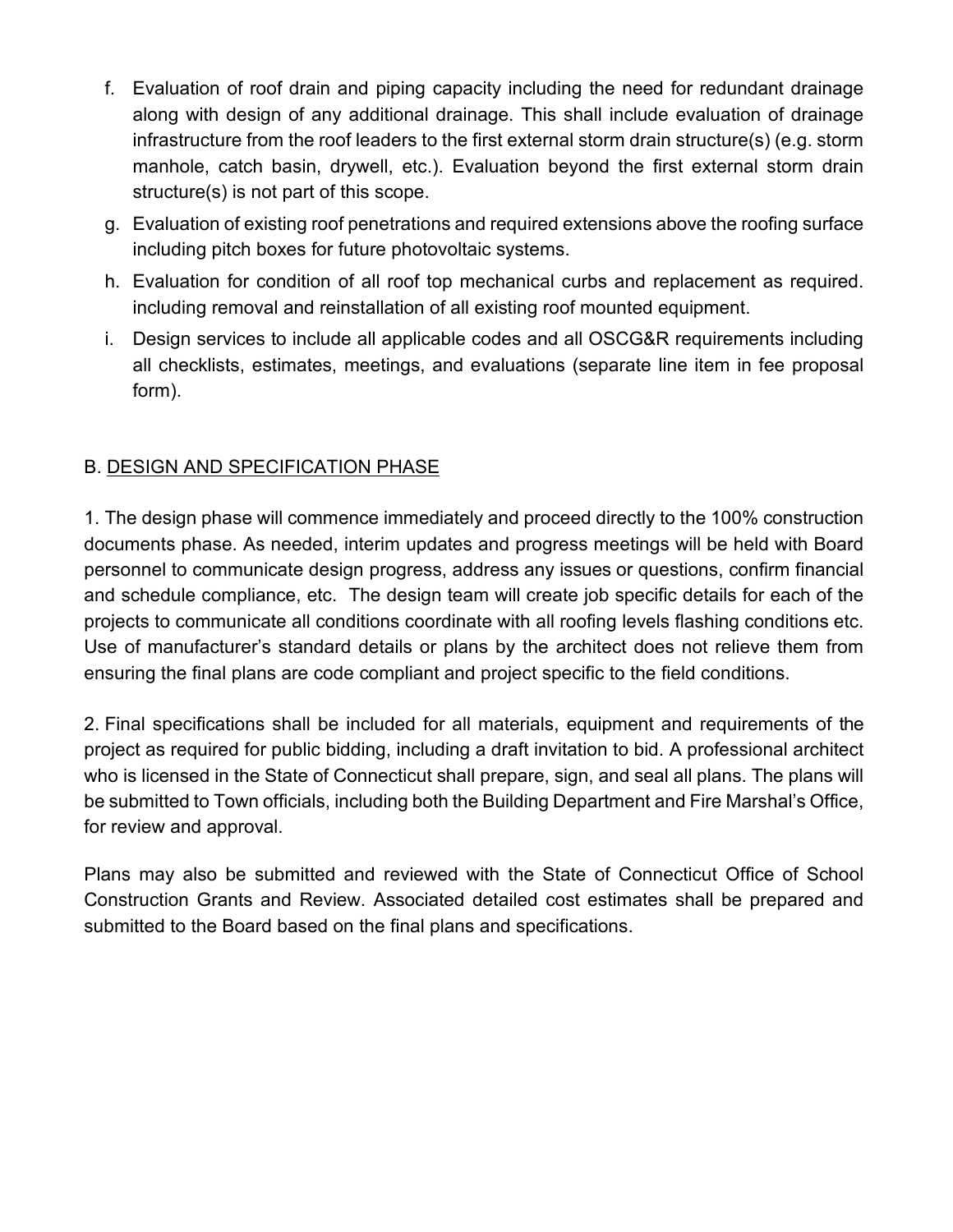## C. BID PHASE

1. Following receipt of authorization to proceed from the Board, the architect shall assist with advertising of the bid documents. This includes procurement of prevailing wage rates from the Connecticut Department of Labor, preparing invitations to bid and other documents as requested by the Board.

2. The firm selected will attend and supervise a pre-bid conference and answer any inquiries regarding the plans and specifications during the bid process. Any necessary addenda needed during the bid process will be prepared by the firm selected and provided to the Board and the printer of the plans and specifications for distribution. All addenda will be posted to the appropriate websites by the Board.

3. Upon bid submission, the firm selected will review all bids received as well as bidder qualifications and references of the lowest bidders. A recommendation regarding the lowest qualified responsible bidders' ability to perform the work and to conform to the standards established in the bid documents will be made.

4. Also, the firm selected will respond to and make recommendations concerning the suitability of any alternate equipment, material, or methods proposed.

5. The firm identified will require construction bids to include value engineering opportunities including options to utilize less expensive material within their bid documents or to provide flexibility of alternative scopes of work as requested by the Board.

## D. CONSTRUCTION PHASE

1. During the construction phase, the firm selected will provide weekly construction inspections. This will include preparation and submission of written inspection reports, if requested by the Board, for all phases of construction. **PLEASE NOTE REFERENCE TO THIS SECTION IN BID PROPOSAL.** The firm should include a break-out price for 1 visit per week during construction to be billed on a per visit basis.

2. The firm selected will review and approve shop drawings, material samples, subcontractor's qualifications, and any other submission for compliance with the specifications. Also, draft all State change orders for signature approval by Board personnel, the roofing contractor, and the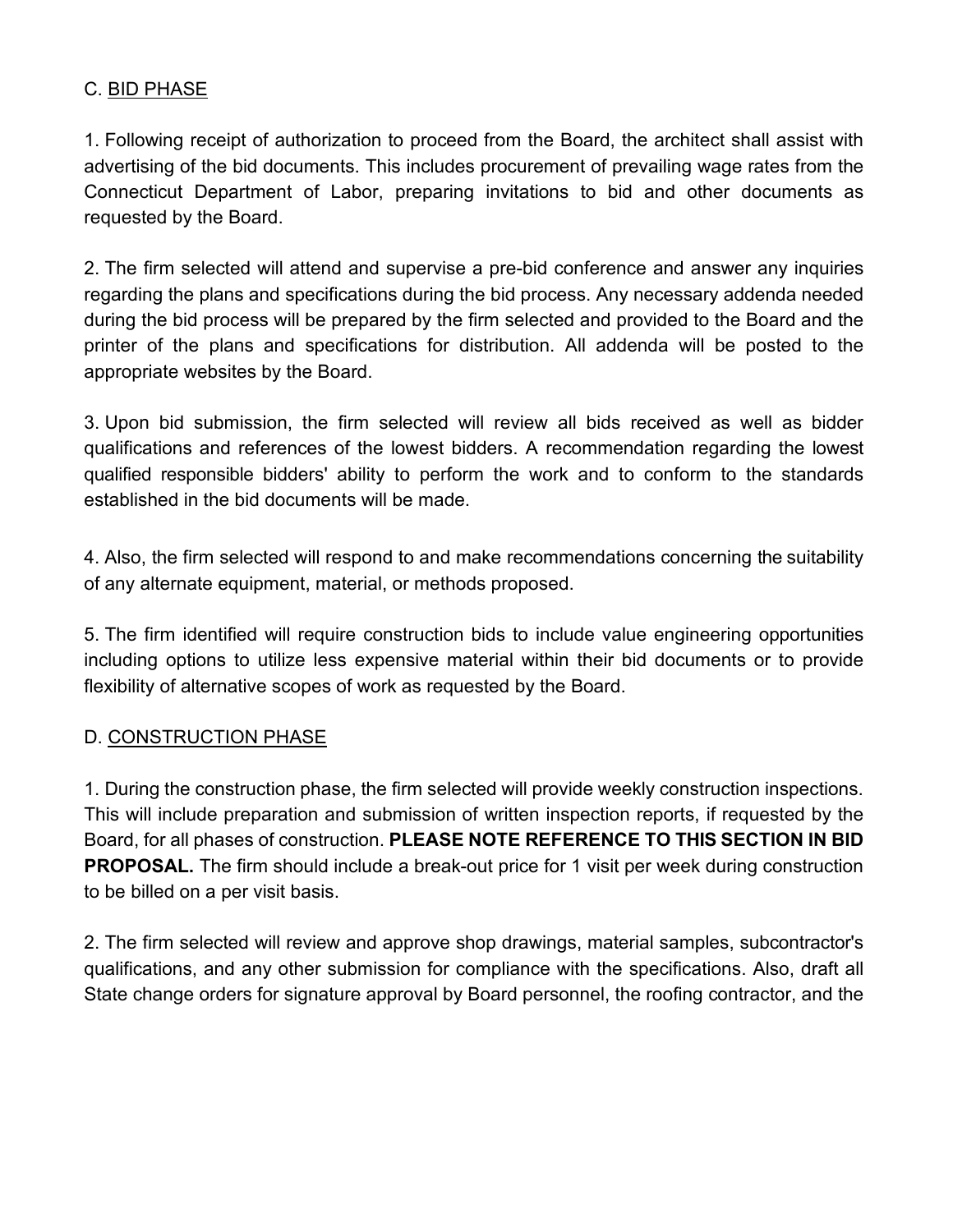State, and review and approve the construction contractor's applications for payment. The firm selected will determine contract completion, recommend project acceptance, and perform other standard architectural services related to this project.

3. The firm selected will be fully responsible to monitor and oversee proper adherence to all environmental regulations and requirements applicable to the project.

## E. OFFICE OF SCHOOL CONSTRUCTION GRANTS AND REVIEW

- 1. Westport Public Schools will be seeking reimbursement from the state of Connecticut through a grant application to the Office of School Construction Grants and Review. The architect will be responsible for preparing construction documents necessary to receive permission to bid from OSCGR including attending all meetings (assumed to be virtual.)
- 2. The architect shall provide a separate fee associated with all efforts related to OSCGR. The architect is not responsible for preparing and submitting state change orders. This will be completed by the owner.

## **V. SELECTION PROCESS**

A. All firms wishing to be considered for this project shall submit three (3) sets of proposals, including one digital version on thumb drive, based on the format and requirements set forth in this request to the Mr. Elio Longo, Chief Financial Officer, Westport Public Schools, 110 Myrtle Avenue, Westport, CT 06880 before Thursday, May 13, 2021 at 11:00 a.m.. All submittals shall be clearly labeled "Architectural Services for Staples High School Roof Replacement Projects." The Board reserves the right to reject any or all submittals.

B. Qualified firms will be evaluated based on the following criteria: Due consideration of the proposer's pricing; experience with work of a similar size and scope; organizational and team structure; past performance data, including adherence to project schedules and budgets and the number of change orders; approach to the work required for the contract and documented contract oversight capabilities; and experience with the State of Connecticut Office of School Construction Grants and Review.

C. Each respondent shall be prepared to present, upon request by the Superintendent of Schools, further evidence of experience, ability, service facilities, and/or financial standing. No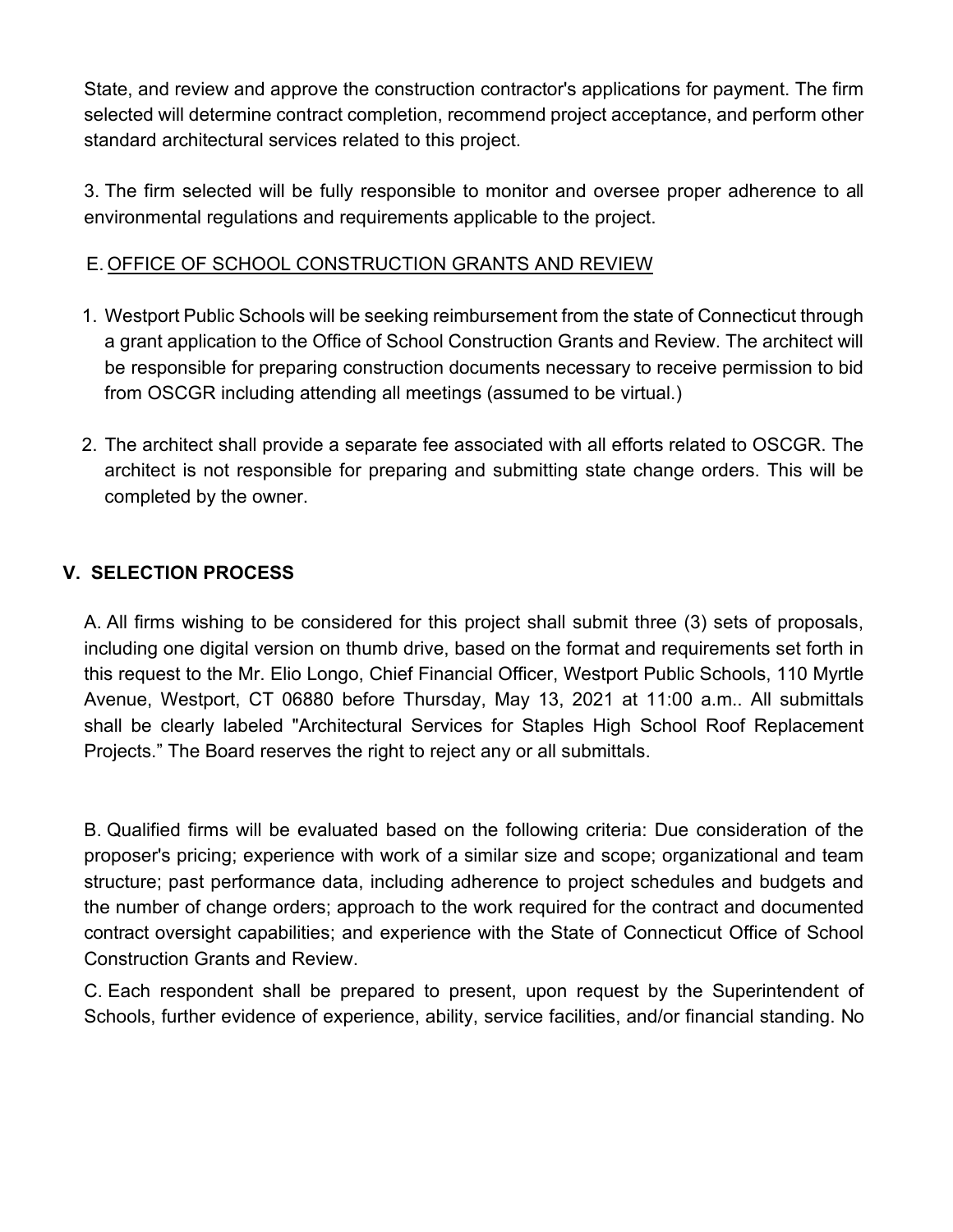other additions or changes to the original proposal will be allowed after the submission of the proposal.

D. The firm selected shall be the one determined by the Board to be the most responsible qualified proposer when considering price and the factors necessary for faithful performance of the work based on the criteria and scope of work included in this request. The Board, at its discretion, shall be the sole determinant of the most qualified proposer.

## **VI. REQUEST FOR PROPOSALS**

A. The Board is exempt from Federal and State excise, transportation, and sales taxes under the laws of the State of Connecticut.

B. Respondents are to submit a fee proposal that contains all costs associated with the project. The fee proposal shall also contain the firm's anticipated payment schedule, identifying the percentage of each phase (schematic phase through construction phase). A complete list of those items that will be considered reimbursable must be included with the bid. The respondent shall state any assumptions made in developing their costs. The firm shall provide a break-out of the cost for weekly site visits during construction.

C. The fee proposal must be signed by an authorized official. The respondent's proposal shall identify the individual(s) having authority to negotiate and contractually bind the respondent. It shall also name the person to be contacted both during the period of evaluation of proposals and for prompt contract administration upon award of the contract. This information shall include name, title, address, fax, and telephone numbers.

## **VI.QUESTIONS**

A. There will be a non- mandatory **virtual** walk through on Tuesday, April 27, 2021 at 9:00 a.m. to be hosted by Colliers Project Leaders (see weblink under schedule), prior to the submission of proposals. Questions may be addressed to Mr. Charles Warrington, Director, Colliers Project Leaders, Charles.warrington@colliers.com with copy to Mr. Elio Longo, Chief Financial Officer, elongo@westportps.org , by 4:00 p.m. on Wednesday, May 5, 2021.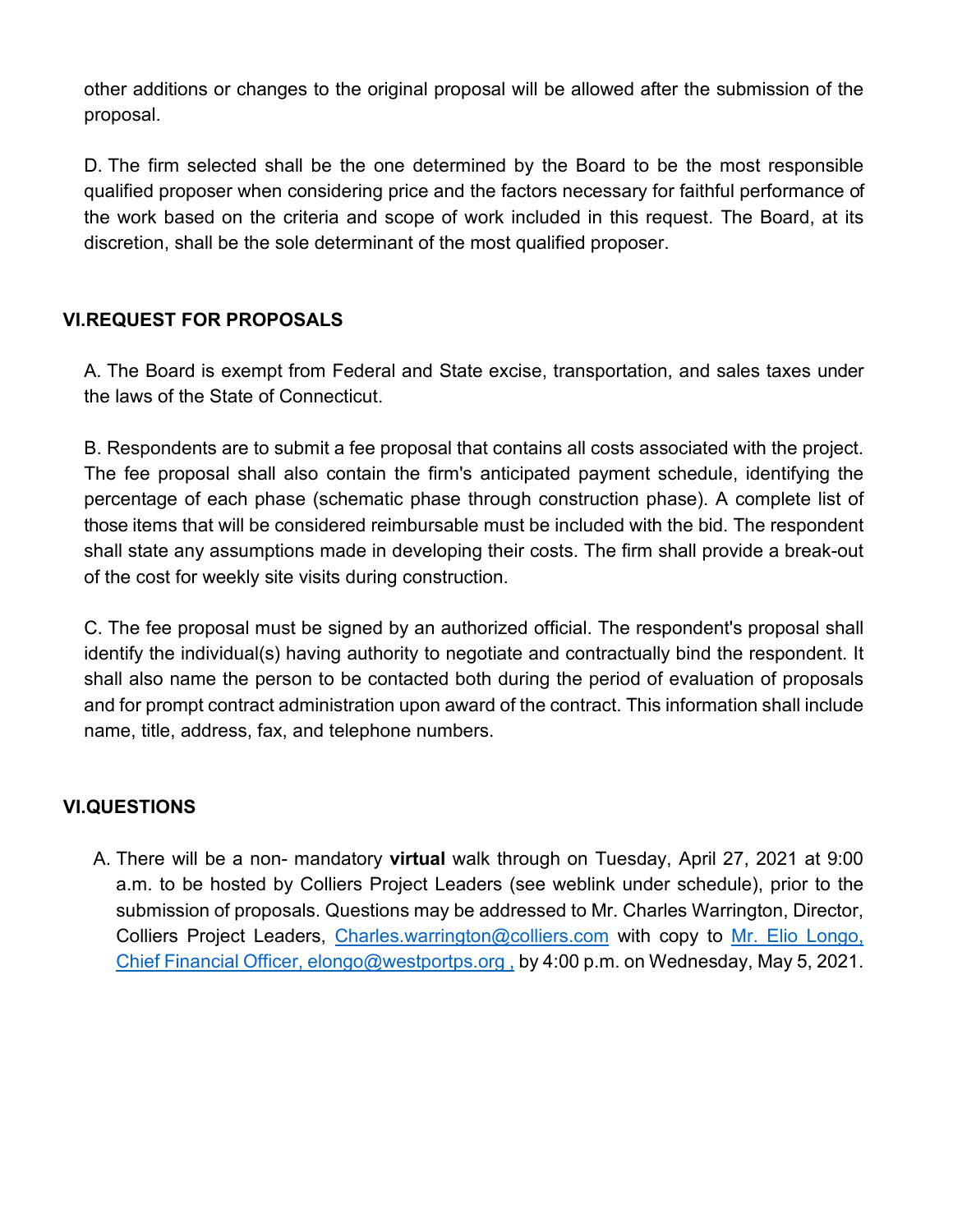### **VIII.OTHER**

A. The Board reserves the right to reject any and all proposals when it deems such action is in the best interests of the Board and also to select a respondent that the Board determines best meets its needs.

B. Costs and fees contained in the proposal will remain valid for a period of ninety (90) days after the closing date for submission of proposals and may be extended beyond that time by mutual agreement between the Board and the respondent.

C. The firm selected will be expected to execute the attached AIA B101 Contract and referenced AIA A201 Contract. Submitting firms shall provide any exceptions to the contract in writing with their proposal. Failure to do so will be considered full acceptance of the contract. Exceptions to the contract will also be considered in the evaluation of proposals.

## **IX. INSURANCE**

A. The successful respondent shall furnish a certificate of insurance to the Board for the following insurance coverage within ten (10) days from contract execution. The certificate of insurance shall contain the project description and name the Board as an additional insured. All insurance coverage shall be written with an insurance company licensed to conduct business in the State of Connecticut. Insurance coverage shall remain in full force for the duration of the contract term including any and all extensions. Such certificate of insurance shall specify that the Board will receive thirty (30) days' notice of any cancellation, non-renewal or reduction in coverage and limits originally provided.

1. General Liability with a combined single limit of \$1,000,000 per occurrence, \$2,000,000 aggregate for bodily injury and property damage.

2. Automobile Liability with a combined single limit of \$1,000,000 per occurrence, \$2,000,000 aggregate for owned, non-owned, and hired vehicles.

3. Workers Compensation with a minimum of \$500,000 as required by the State of Connecticut.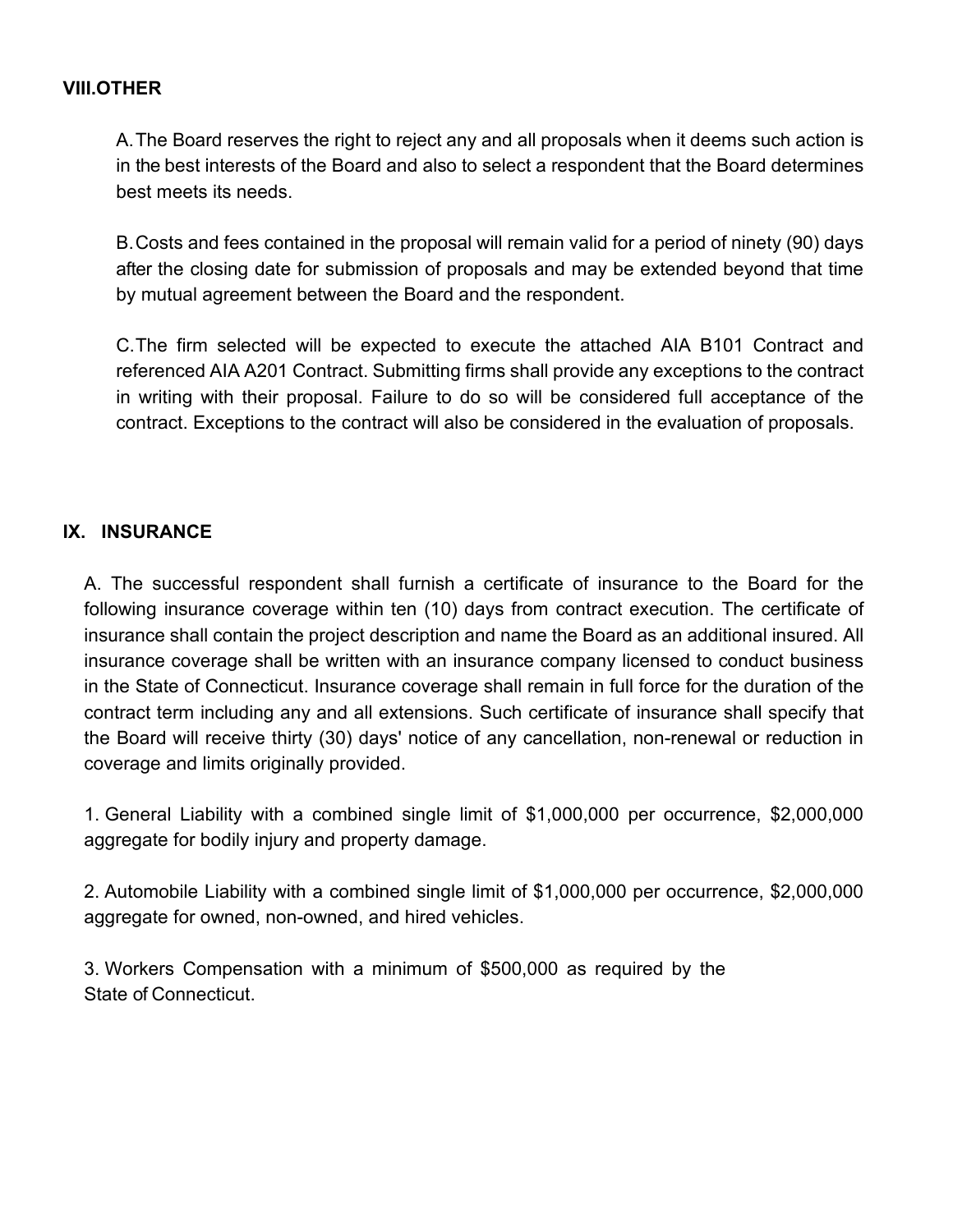4. Professional Liability with a combined single limit of \$1,000,000 per occurrence, \$2,000,000 aggregate.

5. Umbrella Liability with a combined single limit of \$1,000,000 per occurrence, \$2,000,000 aggregate for bodily injury and property damage.

## **X. EXHIBITS Exhibits Link**

- A. Westport SHS RR Macro Schedule
- B. Westport SHS RR Milestone Schedule
- C. Staples Aerial Plan
- D. Staples Thermal Report
- E. AIA B101-2017 Standard Form of Agreement Between Owner and Architect
- F. AIA A201-2107 General Conditions of the Contract for Construction